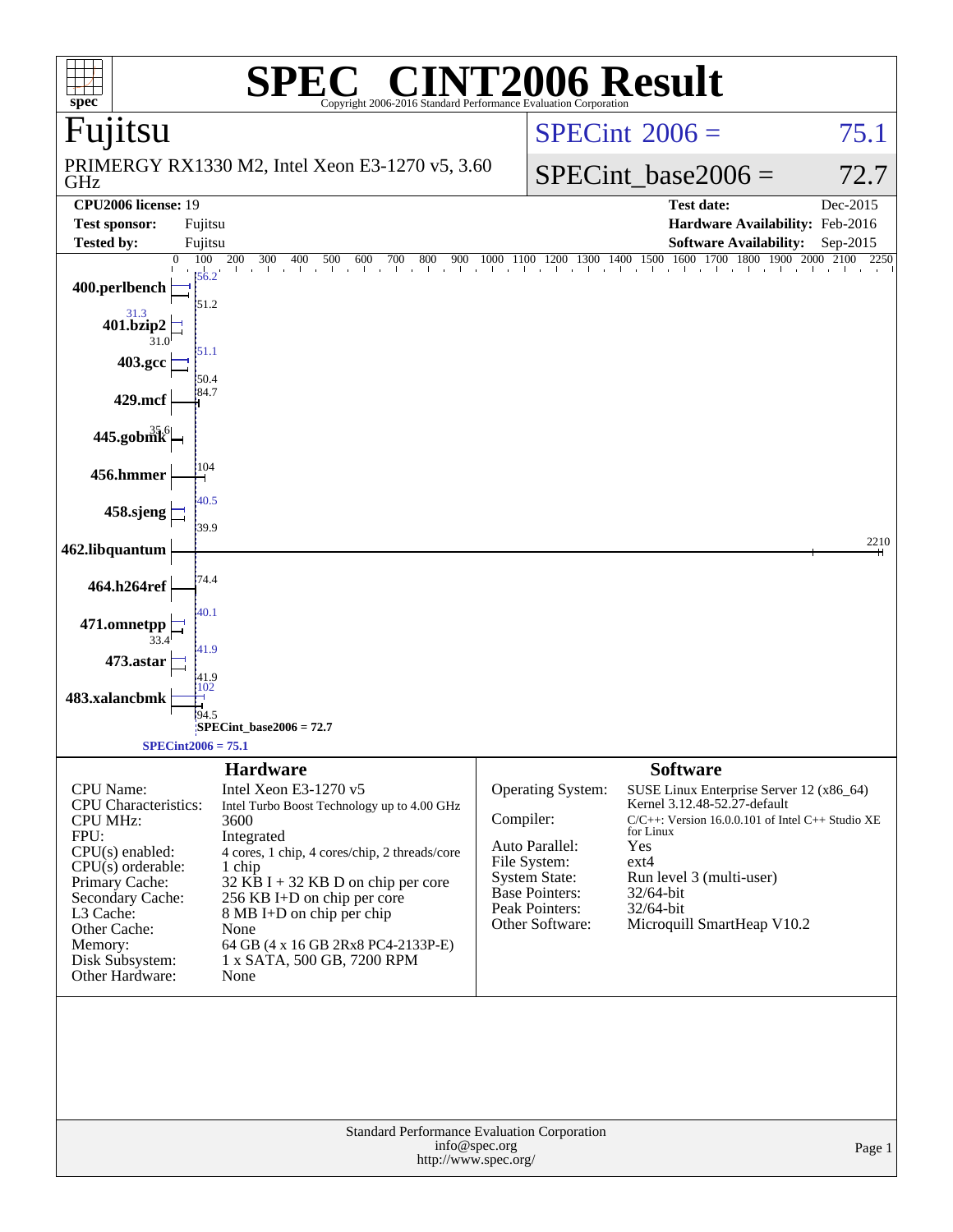

# Fujitsu

GHz PRIMERGY RX1330 M2, Intel Xeon E3-1270 v5, 3.60  $SPECint2006 = 75.1$  $SPECint2006 = 75.1$ 

SPECint base2006 =  $72.7$ **[CPU2006 license:](http://www.spec.org/auto/cpu2006/Docs/result-fields.html#CPU2006license)** 19 **[Test date:](http://www.spec.org/auto/cpu2006/Docs/result-fields.html#Testdate)** Dec-2015

**[Test sponsor:](http://www.spec.org/auto/cpu2006/Docs/result-fields.html#Testsponsor)** Fujitsu **[Hardware Availability:](http://www.spec.org/auto/cpu2006/Docs/result-fields.html#HardwareAvailability)** Feb-2016 **[Tested by:](http://www.spec.org/auto/cpu2006/Docs/result-fields.html#Testedby)** Fujitsu **[Software Availability:](http://www.spec.org/auto/cpu2006/Docs/result-fields.html#SoftwareAvailability)** Sep-2015

#### **[Results Table](http://www.spec.org/auto/cpu2006/Docs/result-fields.html#ResultsTable)**

|                                                                                                          | <b>Base</b>    |              |                |             |                |       | <b>Peak</b>    |              |                |              |                |              |
|----------------------------------------------------------------------------------------------------------|----------------|--------------|----------------|-------------|----------------|-------|----------------|--------------|----------------|--------------|----------------|--------------|
| <b>Benchmark</b>                                                                                         | <b>Seconds</b> | <b>Ratio</b> | <b>Seconds</b> | Ratio       | <b>Seconds</b> | Ratio | <b>Seconds</b> | <b>Ratio</b> | <b>Seconds</b> | <b>Ratio</b> | <b>Seconds</b> | <b>Ratio</b> |
| 400.perlbench                                                                                            | 190            | 51.5         | 191            | <u>51.2</u> | 191            | 51.1  | 173            | 56.3         | 175            | 56.0         | 174            | 56.2         |
| 401.bzip2                                                                                                | 311            | 31.0         | 312            | 30.9        | 312            | 31.0  | 307            | 31.5         | <u>309</u>     | 31.3         | 309            | 31.2         |
| $403.\text{gcc}$                                                                                         | 160            | 50.4         | 160            | 50.4        | 160            | 50.2  | 157            | 51.2         | 158            | 51.1         | 158            | 51.0         |
| $429$ .mcf                                                                                               | 108            | 84.7         | 108            | 84.8        | 108            | 84.1  | <b>108</b>     | 84.7         | 108            | 84.8         | 108            | 84.1         |
| $ 445.\text{gobmk} $                                                                                     | 295            | 35.6         | 294            | 35.6        | 294            | 35.7  | 295            | 35.6         | 294            | 35.6         | 294            | 35.7         |
| $456.$ hmmer                                                                                             | 89.5           | 104          | 89.4           | 104         | 89.3           | 105   | 89.5           | 104          | 89.4           | 104          | 89.3           | 105          |
| $458$ .sjeng                                                                                             | 303            | 39.9         | 303            | 39.9        | 303            | 39.9  | 299            | 40.5         | 299            | 40.5         | 299            | 40.4         |
| 462.libquantum                                                                                           | 9.35           | 2220         | 9.40           | 2210        | 10.4           | 2000  | 9.35           | 2220         | 9.40           | 2210         | 10.4           | 2000         |
| 464.h264ref                                                                                              | 297            | 74.5         | 297            | 74.4        | 298            | 74.2  | 297            | 74.5         | 297            | 74.4         | 298            | 74.2         |
| 471.omnetpp                                                                                              | 187            | 33.4         | 187            | 33.4        | 189            | 33.0  | 155            | 40.2         | 156            | 40.1         | 156            | 40.1         |
| $473$ . astar                                                                                            | 167            | 42.0         | 167            | 41.9        | 170            | 41.3  | 169            | 41.6         | 168            | 41.9         | 168            | 41.9         |
| 483.xalancbmk                                                                                            | 73.0           | 94.5         | 73.5           | 93.9        | 72.6           | 95.1  | 68.0           | 102          | 68.2           | 101          | 67.9           | 102          |
| Results appear in the order in which they were run. Bold underlined text indicates a median measurement. |                |              |                |             |                |       |                |              |                |              |                |              |

### **[Submit Notes](http://www.spec.org/auto/cpu2006/Docs/result-fields.html#SubmitNotes)**

The config file option 'submit' was used.

### **[Operating System Notes](http://www.spec.org/auto/cpu2006/Docs/result-fields.html#OperatingSystemNotes)**

Stack size set to unlimited using "ulimit -s unlimited"

### **[Platform Notes](http://www.spec.org/auto/cpu2006/Docs/result-fields.html#PlatformNotes)**

 BIOS configuration: Sysinfo program /home/SPECcpu2006/config/sysinfo.rev6914 \$Rev: 6914 \$ \$Date:: 2014-06-25 #\$ e3fbb8667b5a285932ceab81e28219e1 running on RX1330M2 Fri Dec 11 13:46:14 2015 This section contains SUT (System Under Test) info as seen by some common utilities. To remove or add to this section, see: <http://www.spec.org/cpu2006/Docs/config.html#sysinfo> From /proc/cpuinfo model name : Intel(R) Xeon(R) CPU E3-1270 v5 @ 3.60GHz 1 "physical id"s (chips) 8 "processors" cores, siblings (Caution: counting these is hw and system dependent. The following excerpts from /proc/cpuinfo might not be reliable. Use with caution.) cpu cores : 4 siblings : 8 physical 0: cores 0 1 2 3

Continued on next page

Standard Performance Evaluation Corporation [info@spec.org](mailto:info@spec.org) <http://www.spec.org/>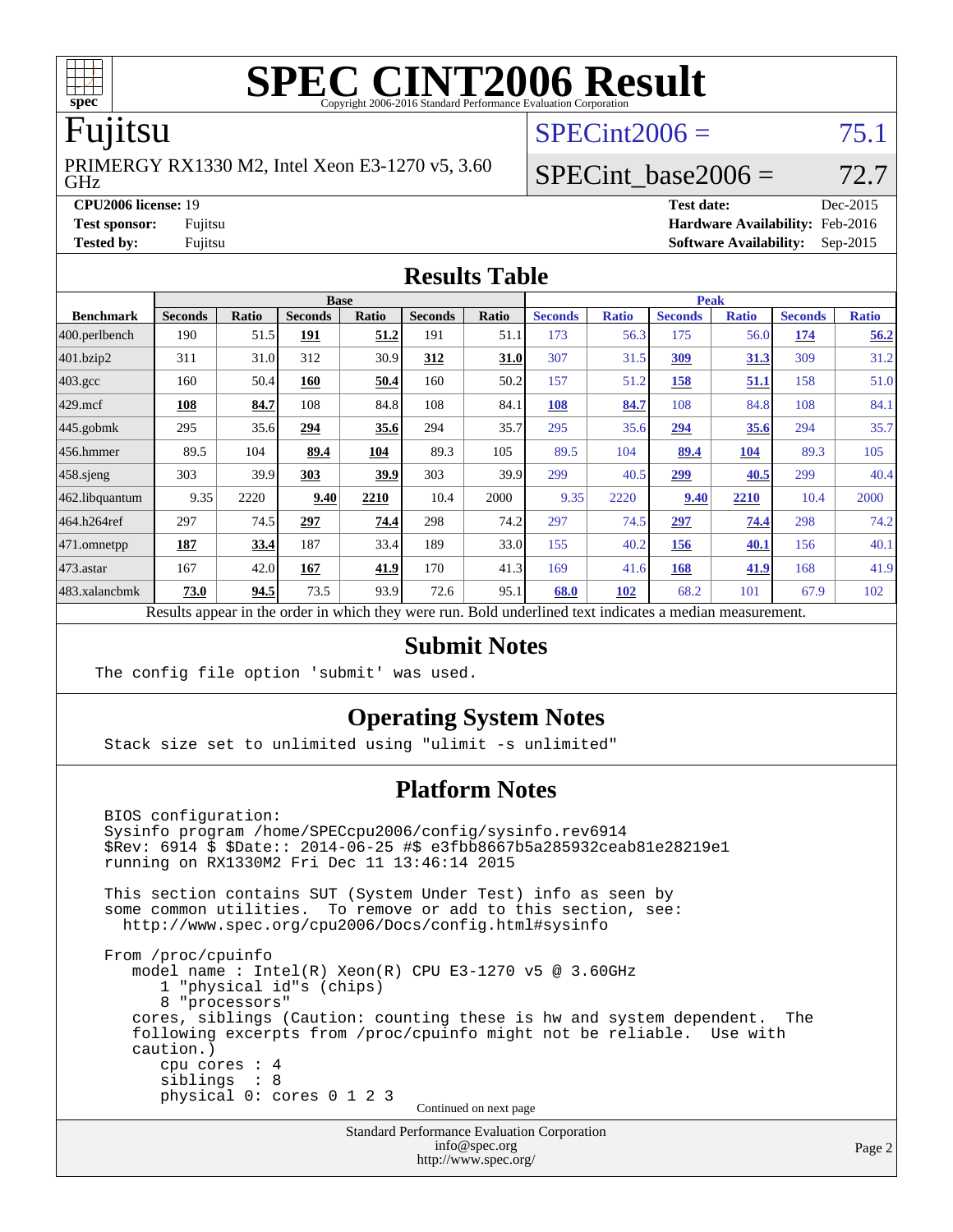

### **[SPEC CINT2006 Result](http://www.spec.org/auto/cpu2006/Docs/result-fields.html#SPECCINT2006Result)** Copyright 2006-2016 Standard Performance Evaluation Corporation

### Fujitsu

GHz PRIMERGY RX1330 M2, Intel Xeon E3-1270 v5, 3.60  $SPECint2006 = 75.1$  $SPECint2006 = 75.1$ 

SPECint base2006 =  $72.7$ 

**[CPU2006 license:](http://www.spec.org/auto/cpu2006/Docs/result-fields.html#CPU2006license)** 19 **[Test date:](http://www.spec.org/auto/cpu2006/Docs/result-fields.html#Testdate)** Dec-2015 **[Test sponsor:](http://www.spec.org/auto/cpu2006/Docs/result-fields.html#Testsponsor)** Fujitsu **[Hardware Availability:](http://www.spec.org/auto/cpu2006/Docs/result-fields.html#HardwareAvailability)** Feb-2016 **[Tested by:](http://www.spec.org/auto/cpu2006/Docs/result-fields.html#Testedby)** Fujitsu **[Software Availability:](http://www.spec.org/auto/cpu2006/Docs/result-fields.html#SoftwareAvailability)** Sep-2015

#### **[Platform Notes \(Continued\)](http://www.spec.org/auto/cpu2006/Docs/result-fields.html#PlatformNotes)**

Standard Performance Evaluation Corporation [info@spec.org](mailto:info@spec.org) cache size : 8192 KB From /proc/meminfo MemTotal: 65905164 kB HugePages\_Total: 0<br>Hugepagesize: 2048 kB Hugepagesize: /usr/bin/lsb\_release -d SUSE Linux Enterprise Server 12 From /etc/\*release\* /etc/\*version\* SuSE-release: SUSE Linux Enterprise Server 12 (x86\_64) VERSION = 12 PATCHLEVEL = 0 # This file is deprecated and will be removed in a future service pack or release. # Please check /etc/os-release for details about this release. os-release: NAME="SLES" VERSION="12" VERSION\_ID="12" PRETTY\_NAME="SUSE Linux Enterprise Server 12" ID="sles" ANSI\_COLOR="0;32" CPE\_NAME="cpe:/o:suse:sles:12" uname -a: Linux RX1330M2 3.12.48-52.27-default #1 SMP Mon Oct 5 10:08:10 UTC 2015 (314f0e3) x86\_64 x86\_64 x86\_64 GNU/Linux run-level 5 Dec 11 13:44 SPEC is set to: /home/SPECcpu2006 Filesystem Type Size Used Avail Use% Mounted on /dev/sda4 xfs 889G 18G 872G 2% /home Additional information from dmidecode: Warning: Use caution when you interpret this section. The 'dmidecode' program reads system data which is "intended to allow hardware to be accurately determined", but the intent may not be met, as there are frequent changes to hardware, firmware, and the "DMTF SMBIOS" standard. BIOS FUJITSU // American Megatrends Inc. V5.0.0.11 R1.4.0 for D3375-A1x 11/18/2015 Memory: 4x Samsung M391A2K43BB1-CPB 16 GB 2 rank 2133 MHz (End of data from sysinfo program)

<http://www.spec.org/>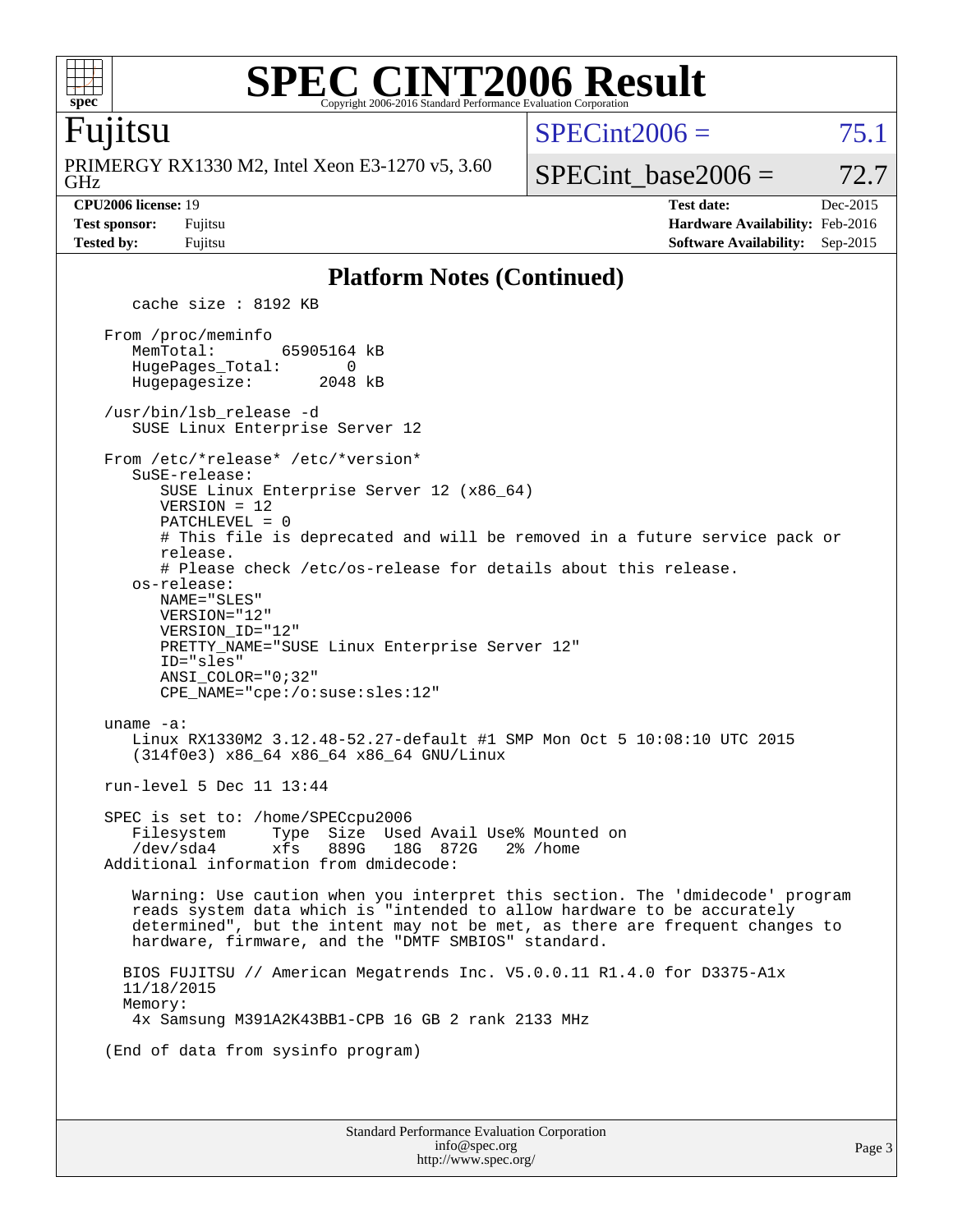### Fujitsu

GHz PRIMERGY RX1330 M2, Intel Xeon E3-1270 v5, 3.60  $SPECint2006 = 75.1$  $SPECint2006 = 75.1$ 

SPECint base2006 =  $72.7$ 

**[Tested by:](http://www.spec.org/auto/cpu2006/Docs/result-fields.html#Testedby)** Fujitsu **[Software Availability:](http://www.spec.org/auto/cpu2006/Docs/result-fields.html#SoftwareAvailability)** Sep-2015

**[CPU2006 license:](http://www.spec.org/auto/cpu2006/Docs/result-fields.html#CPU2006license)** 19 **[Test date:](http://www.spec.org/auto/cpu2006/Docs/result-fields.html#Testdate)** Dec-2015 **[Test sponsor:](http://www.spec.org/auto/cpu2006/Docs/result-fields.html#Testsponsor)** Fujitsu **[Hardware Availability:](http://www.spec.org/auto/cpu2006/Docs/result-fields.html#HardwareAvailability)** Feb-2016

#### **[General Notes](http://www.spec.org/auto/cpu2006/Docs/result-fields.html#GeneralNotes)**

Environment variables set by runspec before the start of the run:  $KMP$  AFFINITY = "granularity=fine, scatter" LD\_LIBRARY\_PATH = "/home/SPECcpu2006/libs/32:/home/SPECcpu2006/libs/64:/home/SPECcpu2006/sh" OMP\_NUM\_THREADS = "4"

 Binaries compiled on a system with 1x Intel Core i5-4670K CPU + 32GB memory using RedHat EL 7.1 Transparent Huge Pages enabled with: echo always > /sys/kernel/mm/transparent\_hugepage/enabled

For information about Fujitsu please visit: <http://www.fujitsu.com>

# **[Base Compiler Invocation](http://www.spec.org/auto/cpu2006/Docs/result-fields.html#BaseCompilerInvocation)**

[C benchmarks](http://www.spec.org/auto/cpu2006/Docs/result-fields.html#Cbenchmarks):  $inc - m64$ 

[C++ benchmarks:](http://www.spec.org/auto/cpu2006/Docs/result-fields.html#CXXbenchmarks) [icpc -m64](http://www.spec.org/cpu2006/results/res2016q1/cpu2006-20160111-38680.flags.html#user_CXXbase_intel_icpc_64bit_fc66a5337ce925472a5c54ad6a0de310)

# **[Base Portability Flags](http://www.spec.org/auto/cpu2006/Docs/result-fields.html#BasePortabilityFlags)**

 400.perlbench: [-DSPEC\\_CPU\\_LP64](http://www.spec.org/cpu2006/results/res2016q1/cpu2006-20160111-38680.flags.html#b400.perlbench_basePORTABILITY_DSPEC_CPU_LP64) [-DSPEC\\_CPU\\_LINUX\\_X64](http://www.spec.org/cpu2006/results/res2016q1/cpu2006-20160111-38680.flags.html#b400.perlbench_baseCPORTABILITY_DSPEC_CPU_LINUX_X64) 401.bzip2: [-DSPEC\\_CPU\\_LP64](http://www.spec.org/cpu2006/results/res2016q1/cpu2006-20160111-38680.flags.html#suite_basePORTABILITY401_bzip2_DSPEC_CPU_LP64) 403.gcc: [-DSPEC\\_CPU\\_LP64](http://www.spec.org/cpu2006/results/res2016q1/cpu2006-20160111-38680.flags.html#suite_basePORTABILITY403_gcc_DSPEC_CPU_LP64) 429.mcf: [-DSPEC\\_CPU\\_LP64](http://www.spec.org/cpu2006/results/res2016q1/cpu2006-20160111-38680.flags.html#suite_basePORTABILITY429_mcf_DSPEC_CPU_LP64) 445.gobmk: [-DSPEC\\_CPU\\_LP64](http://www.spec.org/cpu2006/results/res2016q1/cpu2006-20160111-38680.flags.html#suite_basePORTABILITY445_gobmk_DSPEC_CPU_LP64) 456.hmmer: [-DSPEC\\_CPU\\_LP64](http://www.spec.org/cpu2006/results/res2016q1/cpu2006-20160111-38680.flags.html#suite_basePORTABILITY456_hmmer_DSPEC_CPU_LP64) 458.sjeng: [-DSPEC\\_CPU\\_LP64](http://www.spec.org/cpu2006/results/res2016q1/cpu2006-20160111-38680.flags.html#suite_basePORTABILITY458_sjeng_DSPEC_CPU_LP64) 462.libquantum: [-DSPEC\\_CPU\\_LP64](http://www.spec.org/cpu2006/results/res2016q1/cpu2006-20160111-38680.flags.html#suite_basePORTABILITY462_libquantum_DSPEC_CPU_LP64) [-DSPEC\\_CPU\\_LINUX](http://www.spec.org/cpu2006/results/res2016q1/cpu2006-20160111-38680.flags.html#b462.libquantum_baseCPORTABILITY_DSPEC_CPU_LINUX) 464.h264ref: [-DSPEC\\_CPU\\_LP64](http://www.spec.org/cpu2006/results/res2016q1/cpu2006-20160111-38680.flags.html#suite_basePORTABILITY464_h264ref_DSPEC_CPU_LP64) 471.omnetpp: [-DSPEC\\_CPU\\_LP64](http://www.spec.org/cpu2006/results/res2016q1/cpu2006-20160111-38680.flags.html#suite_basePORTABILITY471_omnetpp_DSPEC_CPU_LP64) 473.astar: [-DSPEC\\_CPU\\_LP64](http://www.spec.org/cpu2006/results/res2016q1/cpu2006-20160111-38680.flags.html#suite_basePORTABILITY473_astar_DSPEC_CPU_LP64) 483.xalancbmk: [-DSPEC\\_CPU\\_LP64](http://www.spec.org/cpu2006/results/res2016q1/cpu2006-20160111-38680.flags.html#suite_basePORTABILITY483_xalancbmk_DSPEC_CPU_LP64) [-DSPEC\\_CPU\\_LINUX](http://www.spec.org/cpu2006/results/res2016q1/cpu2006-20160111-38680.flags.html#b483.xalancbmk_baseCXXPORTABILITY_DSPEC_CPU_LINUX)

### **[Base Optimization Flags](http://www.spec.org/auto/cpu2006/Docs/result-fields.html#BaseOptimizationFlags)**

[C benchmarks](http://www.spec.org/auto/cpu2006/Docs/result-fields.html#Cbenchmarks): [-xCORE-AVX2](http://www.spec.org/cpu2006/results/res2016q1/cpu2006-20160111-38680.flags.html#user_CCbase_f-xAVX2_5f5fc0cbe2c9f62c816d3e45806c70d7) [-ipo](http://www.spec.org/cpu2006/results/res2016q1/cpu2006-20160111-38680.flags.html#user_CCbase_f-ipo) [-O3](http://www.spec.org/cpu2006/results/res2016q1/cpu2006-20160111-38680.flags.html#user_CCbase_f-O3) [-no-prec-div](http://www.spec.org/cpu2006/results/res2016q1/cpu2006-20160111-38680.flags.html#user_CCbase_f-no-prec-div) [-parallel](http://www.spec.org/cpu2006/results/res2016q1/cpu2006-20160111-38680.flags.html#user_CCbase_f-parallel) [-opt-prefetch](http://www.spec.org/cpu2006/results/res2016q1/cpu2006-20160111-38680.flags.html#user_CCbase_f-opt-prefetch) [-auto-p32](http://www.spec.org/cpu2006/results/res2016q1/cpu2006-20160111-38680.flags.html#user_CCbase_f-auto-p32) [C++ benchmarks:](http://www.spec.org/auto/cpu2006/Docs/result-fields.html#CXXbenchmarks) [-xCORE-AVX2](http://www.spec.org/cpu2006/results/res2016q1/cpu2006-20160111-38680.flags.html#user_CXXbase_f-xAVX2_5f5fc0cbe2c9f62c816d3e45806c70d7) [-ipo](http://www.spec.org/cpu2006/results/res2016q1/cpu2006-20160111-38680.flags.html#user_CXXbase_f-ipo) [-O3](http://www.spec.org/cpu2006/results/res2016q1/cpu2006-20160111-38680.flags.html#user_CXXbase_f-O3) [-no-prec-div](http://www.spec.org/cpu2006/results/res2016q1/cpu2006-20160111-38680.flags.html#user_CXXbase_f-no-prec-div) [-opt-prefetch](http://www.spec.org/cpu2006/results/res2016q1/cpu2006-20160111-38680.flags.html#user_CXXbase_f-opt-prefetch) [-auto-p32](http://www.spec.org/cpu2006/results/res2016q1/cpu2006-20160111-38680.flags.html#user_CXXbase_f-auto-p32) [-Wl,-z,muldefs](http://www.spec.org/cpu2006/results/res2016q1/cpu2006-20160111-38680.flags.html#user_CXXbase_link_force_multiple1_74079c344b956b9658436fd1b6dd3a8a) [-L/sh -lsmartheap64](http://www.spec.org/cpu2006/results/res2016q1/cpu2006-20160111-38680.flags.html#user_CXXbase_SmartHeap64_ed4ef857ce90951921efb0d91eb88472)

> Standard Performance Evaluation Corporation [info@spec.org](mailto:info@spec.org) <http://www.spec.org/>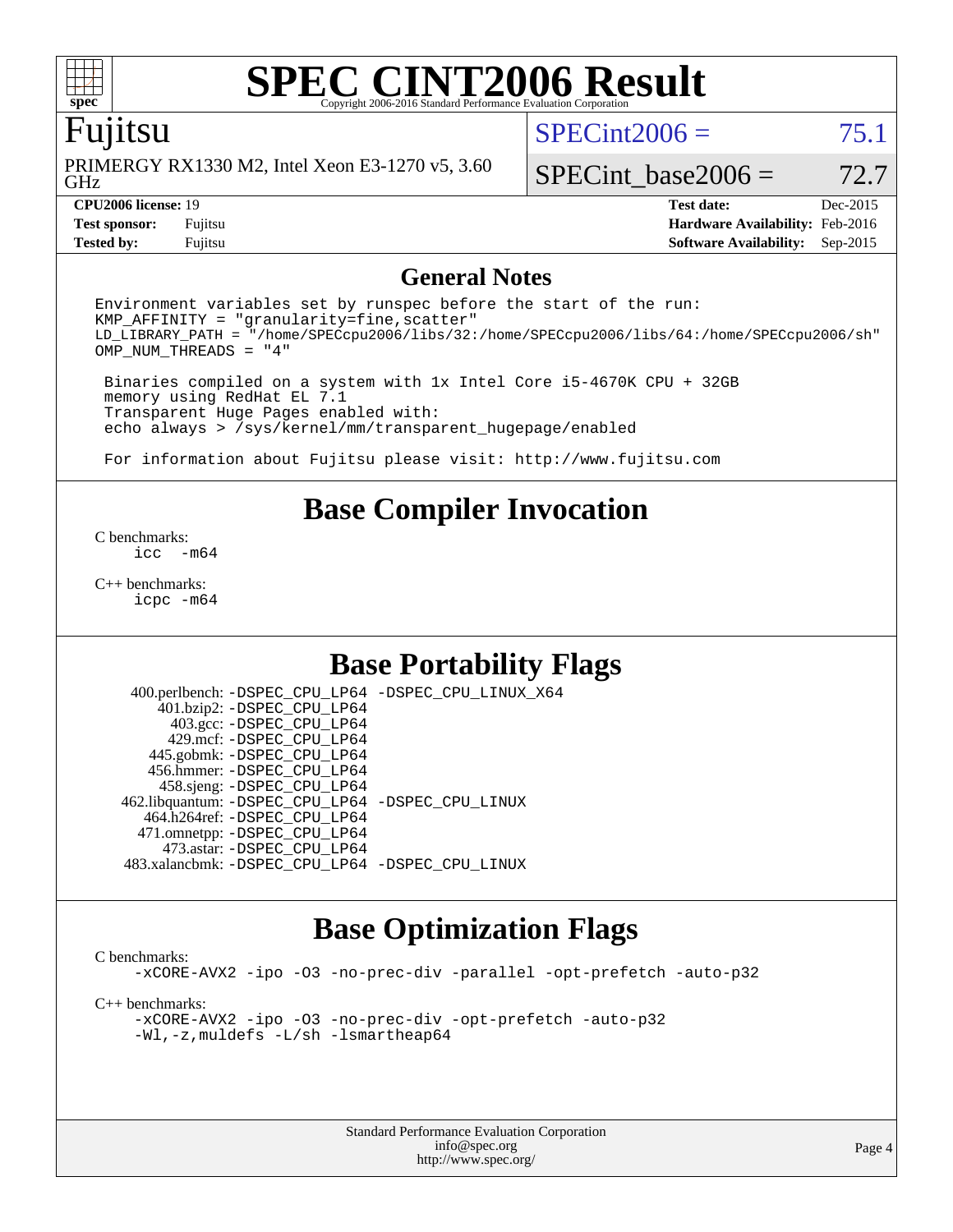

# Fujitsu

GHz PRIMERGY RX1330 M2, Intel Xeon E3-1270 v5, 3.60

 $SPECint2006 = 75.1$  $SPECint2006 = 75.1$ 

## SPECint base2006 =  $72.7$

**[CPU2006 license:](http://www.spec.org/auto/cpu2006/Docs/result-fields.html#CPU2006license)** 19 **[Test date:](http://www.spec.org/auto/cpu2006/Docs/result-fields.html#Testdate)** Dec-2015 **[Test sponsor:](http://www.spec.org/auto/cpu2006/Docs/result-fields.html#Testsponsor)** Fujitsu **[Hardware Availability:](http://www.spec.org/auto/cpu2006/Docs/result-fields.html#HardwareAvailability)** Feb-2016 **[Tested by:](http://www.spec.org/auto/cpu2006/Docs/result-fields.html#Testedby)** Fujitsu **[Software Availability:](http://www.spec.org/auto/cpu2006/Docs/result-fields.html#SoftwareAvailability)** Sep-2015

# **[Base Other Flags](http://www.spec.org/auto/cpu2006/Docs/result-fields.html#BaseOtherFlags)**

[C benchmarks](http://www.spec.org/auto/cpu2006/Docs/result-fields.html#Cbenchmarks):

403.gcc: [-Dalloca=\\_alloca](http://www.spec.org/cpu2006/results/res2016q1/cpu2006-20160111-38680.flags.html#b403.gcc_baseEXTRA_CFLAGS_Dalloca_be3056838c12de2578596ca5467af7f3)

**[Peak Compiler Invocation](http://www.spec.org/auto/cpu2006/Docs/result-fields.html#PeakCompilerInvocation)**

[C benchmarks \(except as noted below\)](http://www.spec.org/auto/cpu2006/Docs/result-fields.html#Cbenchmarksexceptasnotedbelow):

[icc -m64](http://www.spec.org/cpu2006/results/res2016q1/cpu2006-20160111-38680.flags.html#user_CCpeak_intel_icc_64bit_f346026e86af2a669e726fe758c88044)

400.perlbench: [icc -m32 -L/opt/intel/compilers\\_and\\_libraries\\_2016/linux/compiler/lib/ia32\\_lin](http://www.spec.org/cpu2006/results/res2016q1/cpu2006-20160111-38680.flags.html#user_peakCCLD400_perlbench_intel_icc_e10256ba5924b668798078a321b0cb3f)

[C++ benchmarks \(except as noted below\):](http://www.spec.org/auto/cpu2006/Docs/result-fields.html#CXXbenchmarksexceptasnotedbelow)

[icpc -m32 -L/opt/intel/compilers\\_and\\_libraries\\_2016/linux/compiler/lib/ia32\\_lin](http://www.spec.org/cpu2006/results/res2016q1/cpu2006-20160111-38680.flags.html#user_CXXpeak_intel_icpc_b4f50a394bdb4597aa5879c16bc3f5c5)

473.astar: [icpc -m64](http://www.spec.org/cpu2006/results/res2016q1/cpu2006-20160111-38680.flags.html#user_peakCXXLD473_astar_intel_icpc_64bit_fc66a5337ce925472a5c54ad6a0de310)

### **[Peak Portability Flags](http://www.spec.org/auto/cpu2006/Docs/result-fields.html#PeakPortabilityFlags)**

 400.perlbench: [-D\\_FILE\\_OFFSET\\_BITS=64](http://www.spec.org/cpu2006/results/res2016q1/cpu2006-20160111-38680.flags.html#user_peakPORTABILITY400_perlbench_file_offset_bits_64_438cf9856305ebd76870a2c6dc2689ab) [-DSPEC\\_CPU\\_LINUX\\_IA32](http://www.spec.org/cpu2006/results/res2016q1/cpu2006-20160111-38680.flags.html#b400.perlbench_peakCPORTABILITY_DSPEC_CPU_LINUX_IA32) 401.bzip2: [-DSPEC\\_CPU\\_LP64](http://www.spec.org/cpu2006/results/res2016q1/cpu2006-20160111-38680.flags.html#suite_peakPORTABILITY401_bzip2_DSPEC_CPU_LP64) 403.gcc: [-DSPEC\\_CPU\\_LP64](http://www.spec.org/cpu2006/results/res2016q1/cpu2006-20160111-38680.flags.html#suite_peakPORTABILITY403_gcc_DSPEC_CPU_LP64) 429.mcf: [-DSPEC\\_CPU\\_LP64](http://www.spec.org/cpu2006/results/res2016q1/cpu2006-20160111-38680.flags.html#suite_peakPORTABILITY429_mcf_DSPEC_CPU_LP64) 445.gobmk: [-DSPEC\\_CPU\\_LP64](http://www.spec.org/cpu2006/results/res2016q1/cpu2006-20160111-38680.flags.html#suite_peakPORTABILITY445_gobmk_DSPEC_CPU_LP64) 456.hmmer: [-DSPEC\\_CPU\\_LP64](http://www.spec.org/cpu2006/results/res2016q1/cpu2006-20160111-38680.flags.html#suite_peakPORTABILITY456_hmmer_DSPEC_CPU_LP64) 458.sjeng: [-DSPEC\\_CPU\\_LP64](http://www.spec.org/cpu2006/results/res2016q1/cpu2006-20160111-38680.flags.html#suite_peakPORTABILITY458_sjeng_DSPEC_CPU_LP64) 462.libquantum: [-DSPEC\\_CPU\\_LP64](http://www.spec.org/cpu2006/results/res2016q1/cpu2006-20160111-38680.flags.html#suite_peakPORTABILITY462_libquantum_DSPEC_CPU_LP64) [-DSPEC\\_CPU\\_LINUX](http://www.spec.org/cpu2006/results/res2016q1/cpu2006-20160111-38680.flags.html#b462.libquantum_peakCPORTABILITY_DSPEC_CPU_LINUX) 464.h264ref: [-DSPEC\\_CPU\\_LP64](http://www.spec.org/cpu2006/results/res2016q1/cpu2006-20160111-38680.flags.html#suite_peakPORTABILITY464_h264ref_DSPEC_CPU_LP64) 471.omnetpp: [-D\\_FILE\\_OFFSET\\_BITS=64](http://www.spec.org/cpu2006/results/res2016q1/cpu2006-20160111-38680.flags.html#user_peakPORTABILITY471_omnetpp_file_offset_bits_64_438cf9856305ebd76870a2c6dc2689ab) 473.astar: [-DSPEC\\_CPU\\_LP64](http://www.spec.org/cpu2006/results/res2016q1/cpu2006-20160111-38680.flags.html#suite_peakPORTABILITY473_astar_DSPEC_CPU_LP64) 483.xalancbmk: [-D\\_FILE\\_OFFSET\\_BITS=64](http://www.spec.org/cpu2006/results/res2016q1/cpu2006-20160111-38680.flags.html#user_peakPORTABILITY483_xalancbmk_file_offset_bits_64_438cf9856305ebd76870a2c6dc2689ab) [-DSPEC\\_CPU\\_LINUX](http://www.spec.org/cpu2006/results/res2016q1/cpu2006-20160111-38680.flags.html#b483.xalancbmk_peakCXXPORTABILITY_DSPEC_CPU_LINUX)

# **[Peak Optimization Flags](http://www.spec.org/auto/cpu2006/Docs/result-fields.html#PeakOptimizationFlags)**

[C benchmarks](http://www.spec.org/auto/cpu2006/Docs/result-fields.html#Cbenchmarks):

 400.perlbench: [-xCORE-AVX2](http://www.spec.org/cpu2006/results/res2016q1/cpu2006-20160111-38680.flags.html#user_peakPASS2_CFLAGSPASS2_LDCFLAGS400_perlbench_f-xAVX2_5f5fc0cbe2c9f62c816d3e45806c70d7)(pass 2) [-prof-gen:threadsafe](http://www.spec.org/cpu2006/results/res2016q1/cpu2006-20160111-38680.flags.html#user_peakPASS1_CFLAGSPASS1_LDCFLAGS400_perlbench_prof_gen_21a26eb79f378b550acd7bec9fe4467a)(pass 1)  $-i\text{po}(pass 2) -O3(pass 2)$  $-i\text{po}(pass 2) -O3(pass 2)$  $-i\text{po}(pass 2) -O3(pass 2)$  [-no-prec-div](http://www.spec.org/cpu2006/results/res2016q1/cpu2006-20160111-38680.flags.html#user_peakPASS2_CFLAGSPASS2_LDCFLAGS400_perlbench_f-no-prec-div)(pass 2) [-par-num-threads=1](http://www.spec.org/cpu2006/results/res2016q1/cpu2006-20160111-38680.flags.html#user_peakPASS1_CFLAGSPASS1_LDCFLAGS400_perlbench_par_num_threads_786a6ff141b4e9e90432e998842df6c2)(pass 1) [-prof-use](http://www.spec.org/cpu2006/results/res2016q1/cpu2006-20160111-38680.flags.html#user_peakPASS2_CFLAGSPASS2_LDCFLAGS400_perlbench_prof_use_bccf7792157ff70d64e32fe3e1250b55)(pass 2) [-opt-prefetch](http://www.spec.org/cpu2006/results/res2016q1/cpu2006-20160111-38680.flags.html#user_peakCOPTIMIZE400_perlbench_f-opt-prefetch) [-ansi-alias](http://www.spec.org/cpu2006/results/res2016q1/cpu2006-20160111-38680.flags.html#user_peakCOPTIMIZE400_perlbench_f-ansi-alias) 401.bzip2: [-xCORE-AVX2](http://www.spec.org/cpu2006/results/res2016q1/cpu2006-20160111-38680.flags.html#user_peakPASS2_CFLAGSPASS2_LDCFLAGS401_bzip2_f-xAVX2_5f5fc0cbe2c9f62c816d3e45806c70d7)(pass 2) [-prof-gen:threadsafe](http://www.spec.org/cpu2006/results/res2016q1/cpu2006-20160111-38680.flags.html#user_peakPASS1_CFLAGSPASS1_LDCFLAGS401_bzip2_prof_gen_21a26eb79f378b550acd7bec9fe4467a)(pass 1) [-ipo](http://www.spec.org/cpu2006/results/res2016q1/cpu2006-20160111-38680.flags.html#user_peakPASS2_CFLAGSPASS2_LDCFLAGS401_bzip2_f-ipo)(pass 2) [-O3](http://www.spec.org/cpu2006/results/res2016q1/cpu2006-20160111-38680.flags.html#user_peakPASS2_CFLAGSPASS2_LDCFLAGS401_bzip2_f-O3)(pass 2) [-no-prec-div](http://www.spec.org/cpu2006/results/res2016q1/cpu2006-20160111-38680.flags.html#user_peakCOPTIMIZEPASS2_CFLAGSPASS2_LDCFLAGS401_bzip2_f-no-prec-div) [-par-num-threads=1](http://www.spec.org/cpu2006/results/res2016q1/cpu2006-20160111-38680.flags.html#user_peakPASS1_CFLAGSPASS1_LDCFLAGS401_bzip2_par_num_threads_786a6ff141b4e9e90432e998842df6c2)(pass 1) [-prof-use](http://www.spec.org/cpu2006/results/res2016q1/cpu2006-20160111-38680.flags.html#user_peakPASS2_CFLAGSPASS2_LDCFLAGS401_bzip2_prof_use_bccf7792157ff70d64e32fe3e1250b55)(pass 2) [-auto-ilp32](http://www.spec.org/cpu2006/results/res2016q1/cpu2006-20160111-38680.flags.html#user_peakCOPTIMIZE401_bzip2_f-auto-ilp32) [-opt-prefetch](http://www.spec.org/cpu2006/results/res2016q1/cpu2006-20160111-38680.flags.html#user_peakCOPTIMIZE401_bzip2_f-opt-prefetch) [-ansi-alias](http://www.spec.org/cpu2006/results/res2016q1/cpu2006-20160111-38680.flags.html#user_peakCOPTIMIZE401_bzip2_f-ansi-alias)

Continued on next page

Standard Performance Evaluation Corporation [info@spec.org](mailto:info@spec.org) <http://www.spec.org/>

Page 5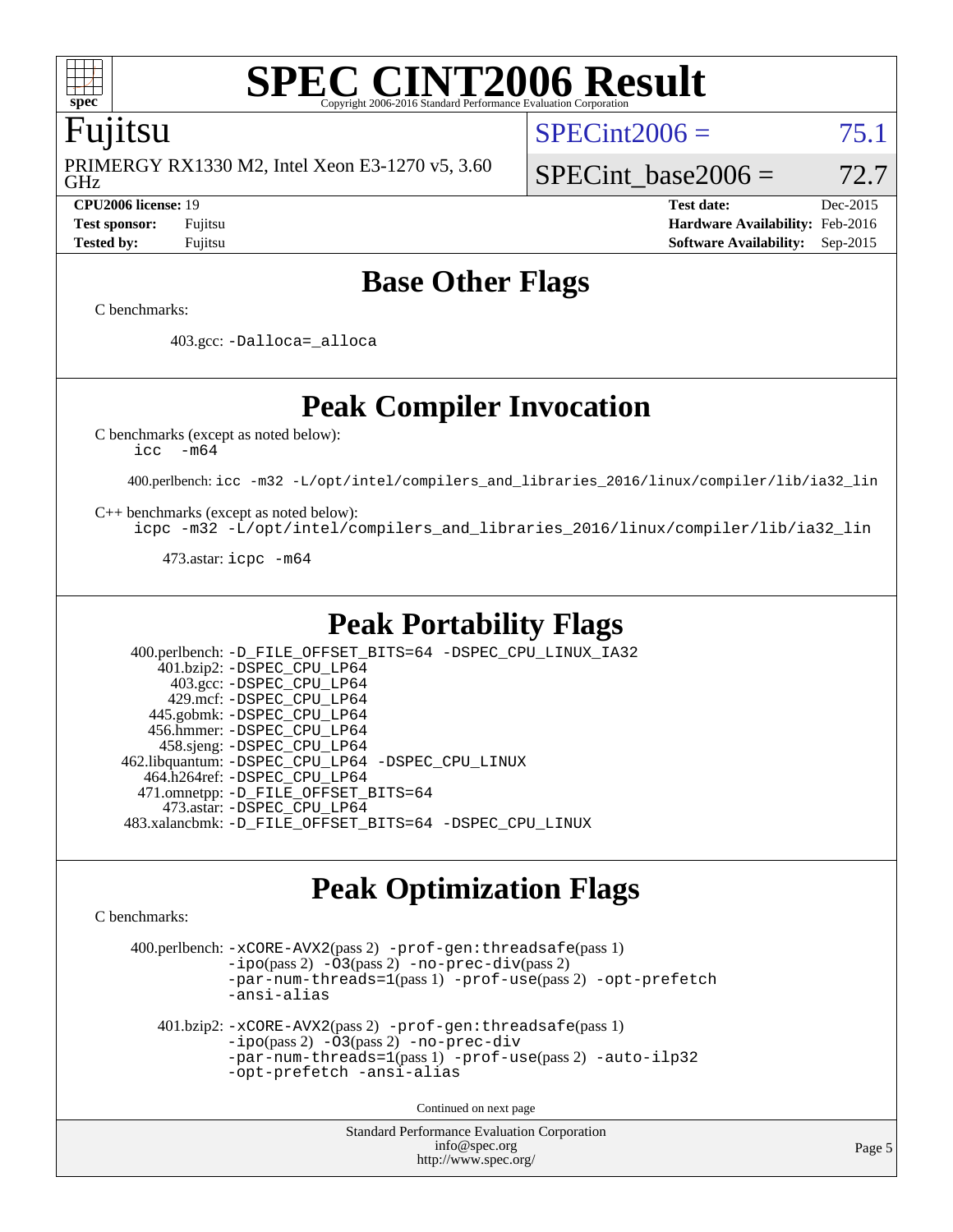

Fujitsu

GHz PRIMERGY RX1330 M2, Intel Xeon E3-1270 v5, 3.60  $SPECint2006 = 75.1$  $SPECint2006 = 75.1$ 

SPECint base2006 =  $72.7$ 

**[CPU2006 license:](http://www.spec.org/auto/cpu2006/Docs/result-fields.html#CPU2006license)** 19 **[Test date:](http://www.spec.org/auto/cpu2006/Docs/result-fields.html#Testdate)** Dec-2015 **[Test sponsor:](http://www.spec.org/auto/cpu2006/Docs/result-fields.html#Testsponsor)** Fujitsu **[Hardware Availability:](http://www.spec.org/auto/cpu2006/Docs/result-fields.html#HardwareAvailability)** Feb-2016 **[Tested by:](http://www.spec.org/auto/cpu2006/Docs/result-fields.html#Testedby)** Fujitsu **[Software Availability:](http://www.spec.org/auto/cpu2006/Docs/result-fields.html#SoftwareAvailability)** Sep-2015

# **[Peak Optimization Flags \(Continued\)](http://www.spec.org/auto/cpu2006/Docs/result-fields.html#PeakOptimizationFlags)**

```
 403.gcc: -xCORE-AVX2 -ipo -O3 -no-prec-div -inline-calloc
               -opt-malloc-options=3 -auto-ilp32
        429.mcf: basepeak = yes
      445.gobmk: basepeak = yes
       456.hmmer: basepeak = yes
        458.sjeng: -xCORE-AVX2(pass 2) -prof-gen:threadsafe(pass 1)
               -ipo(pass 2) -O3(pass 2) -no-prec-div(pass 2)
               -par-num-threads=1(pass 1) -prof-use(pass 2) -unroll4
    462.libquantum: basepeak = yes
     464.h264ref: basepeak = yes
C++ benchmarks: 
     471.omnetpp: -xCORE-AVX2(pass 2) -prof-gen:threadsafe(pass 1)
               -ipo(pass 2) -O3(pass 2) -no-prec-div(pass 2)
               -par-num-threads=1(pass 1) -prof-use(pass 2)
               -opt-ra-region-strategy=block -ansi-alias
               -Wl,-z,muldefs -L/sh -lsmartheap
         473.astar: -xCORE-AVX2 -ipo -O3 -no-prec-div -opt-prefetch
               -auto-p32 -Wl,-z,muldefs -L/sh -lsmartheap64
    483.xalancbmk: -xCORE-AVX2 -ipo -O3 -no-prec-div -opt-prefetch
               -ansi-alias -Wl,-z,muldefs -L/sh -lsmartheap
```
**[Peak Other Flags](http://www.spec.org/auto/cpu2006/Docs/result-fields.html#PeakOtherFlags)**

[C benchmarks](http://www.spec.org/auto/cpu2006/Docs/result-fields.html#Cbenchmarks):

403.gcc: [-Dalloca=\\_alloca](http://www.spec.org/cpu2006/results/res2016q1/cpu2006-20160111-38680.flags.html#b403.gcc_peakEXTRA_CFLAGS_Dalloca_be3056838c12de2578596ca5467af7f3)

The flags files that were used to format this result can be browsed at

<http://www.spec.org/cpu2006/flags/Intel-ic16.0-official-linux64.html> <http://www.spec.org/cpu2006/flags/Fujitsu-Platform-Settings-V1.2-HSW-RevA.html>

You can also download the XML flags sources by saving the following links: <http://www.spec.org/cpu2006/flags/Intel-ic16.0-official-linux64.xml> <http://www.spec.org/cpu2006/flags/Fujitsu-Platform-Settings-V1.2-HSW-RevA.xml>

> Standard Performance Evaluation Corporation [info@spec.org](mailto:info@spec.org) <http://www.spec.org/>

Page 6